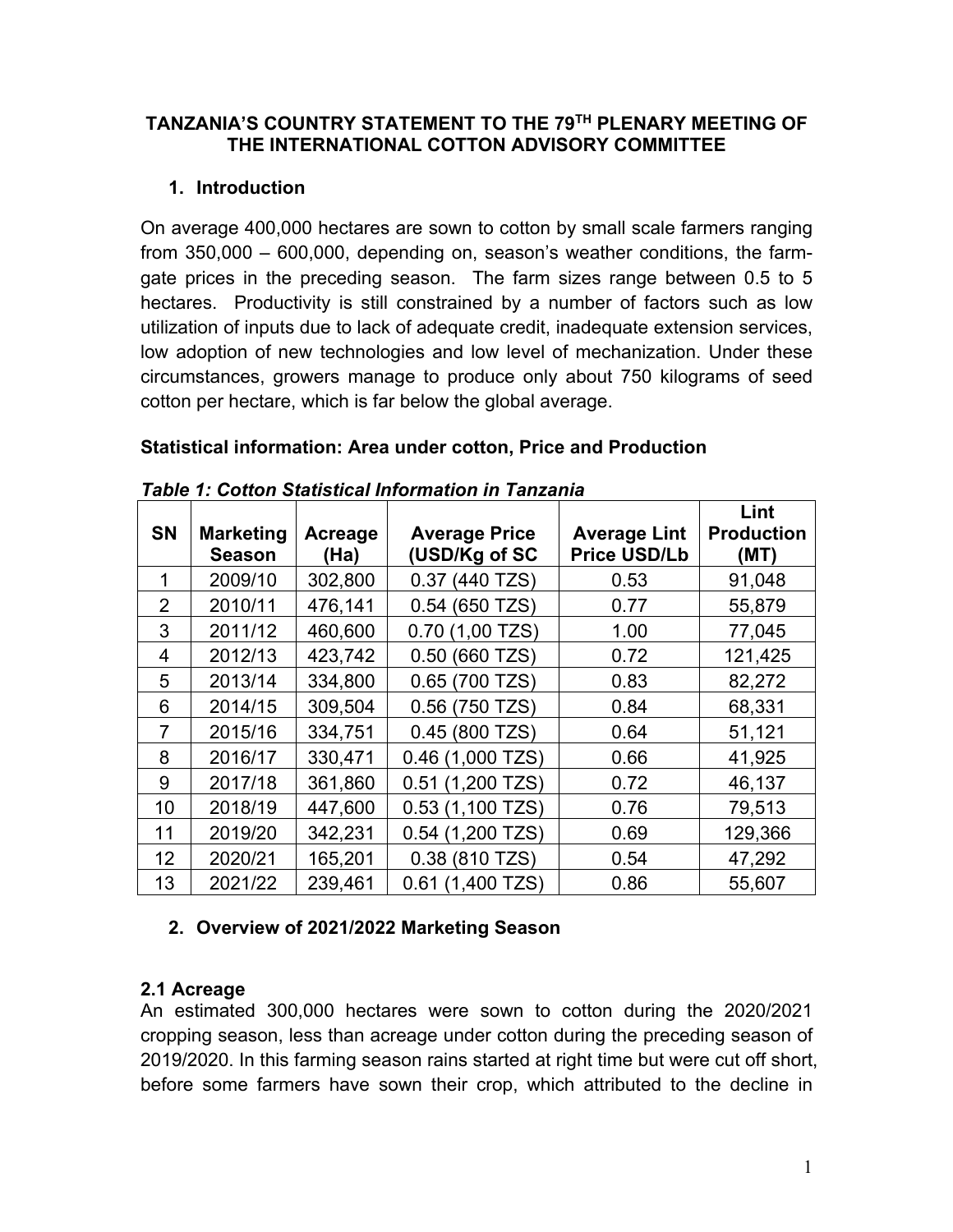acreage, as compared to an average of 400,000 Ha for a typical Tanzanian farming season.

## **2.2 Cotton production and Ginning**

During the current 2021/2022 marketing season a total of 30 ginning companies with 38 ginneries were operational. As of the end of a season, a total of about 144,433 metric tons were purchased and delivered into the ginneries. These were all ginned resulting into 269,184 standard bales of an average of 205 kilograms. About 248,926 bales with varying weights had already dispatched from the ginnery premises, for either export or internal consumption.

# **3. Lint Exports and Internal Consumption**

Tanzania exports between 75 to 80 percent of its total production depending on the size of the crop. As of the end of November 2021, a total of 41,862 metric tons of lint worth USD 66,635,905 has been exported to different countries as shown on the Table 2 hereunder:

|                | <b>TANZANIAN LINT EXPORTS FOR 2021/2022</b> |                  |                        |      |      |                  |  |  |
|----------------|---------------------------------------------|------------------|------------------------|------|------|------------------|--|--|
| SN.            | <b>DESTINATION</b>                          |                  | <b>PRICE IN USC/LB</b> |      |      | <b>VALUE IN</b>  |  |  |
|                |                                             | <b>Weight Kg</b> | AVER.                  | MAX. | MIN. | <b>USD</b>       |  |  |
| 1              | Bangladesh                                  | 1,753,946.50     | 0.92                   | 1.20 | 0.60 | 3,093,927.00     |  |  |
| 2              | Vietnam                                     | 500,452.00       | 0.50                   | 0.50 | 0.50 | 500,452.00       |  |  |
| 3              | Germany                                     | 86,251.00        | 0.84                   | 0.84 | 0.84 | 98,602.08        |  |  |
| 4              | India                                       | 3,060,525.00     | 0.96                   | 0.96 | 0.95 | 758,308.00       |  |  |
| 5              | Japan                                       | 20,449.00        | 1.29                   | 1.29 | 1.29 | 58,156.00        |  |  |
| 6              | Netherlands                                 | 226,059.00       | 0.50                   | 0.50 | 0.50 | 405,847.00       |  |  |
| $\overline{7}$ | France                                      | 1,552,843.00     | 0.87                   | 0.98 | 0.92 | 4,340,911.47     |  |  |
| 8              | Switzerland                                 | 1,245,336.00     | 0.82                   | 0.90 | 0.70 | 2,109,389.07     |  |  |
| 9              | Portugal                                    | 20,521.00        | 0.87                   | 0.93 | 0.78 | 43,504.52        |  |  |
| 10             | Mozambique                                  | 100,081.00       | 1.29                   | 1.29 | 1.29 | 307,235.00       |  |  |
| 11             | Kenya                                       | 334,706.00       | 0.87                   | 0.89 | 0.91 | 630,451.61       |  |  |
| 12             | Rwanda                                      | 28,713.60        | 0.87                   | 0.93 | 0.82 | 100,548.04       |  |  |
| 13             | Pakistan                                    | 22,805,515.00    | 0.83                   | 1.00 | 0.54 | 51, 157, 065. 25 |  |  |
| 14             | Singapore                                   | 210,023.12       | 0.87                   | 0.97 | 0.76 | 191,571.46       |  |  |
| 15             | Thailand                                    | 8,871,329.30     | 0.77                   | 0.77 | 0.77 | 881,869.00       |  |  |
| 16             | <b>UAE</b>                                  | 1,045,332.70     | 0.86                   | 0.88 | 0.84 | 1,958,067.00     |  |  |
|                | <b>TOTAL</b>                                | 41,862,083.22    | 0.87                   | 1.29 | 0.50 | 66,635,904.50    |  |  |

## *Table 2: Lint Export by Destinations*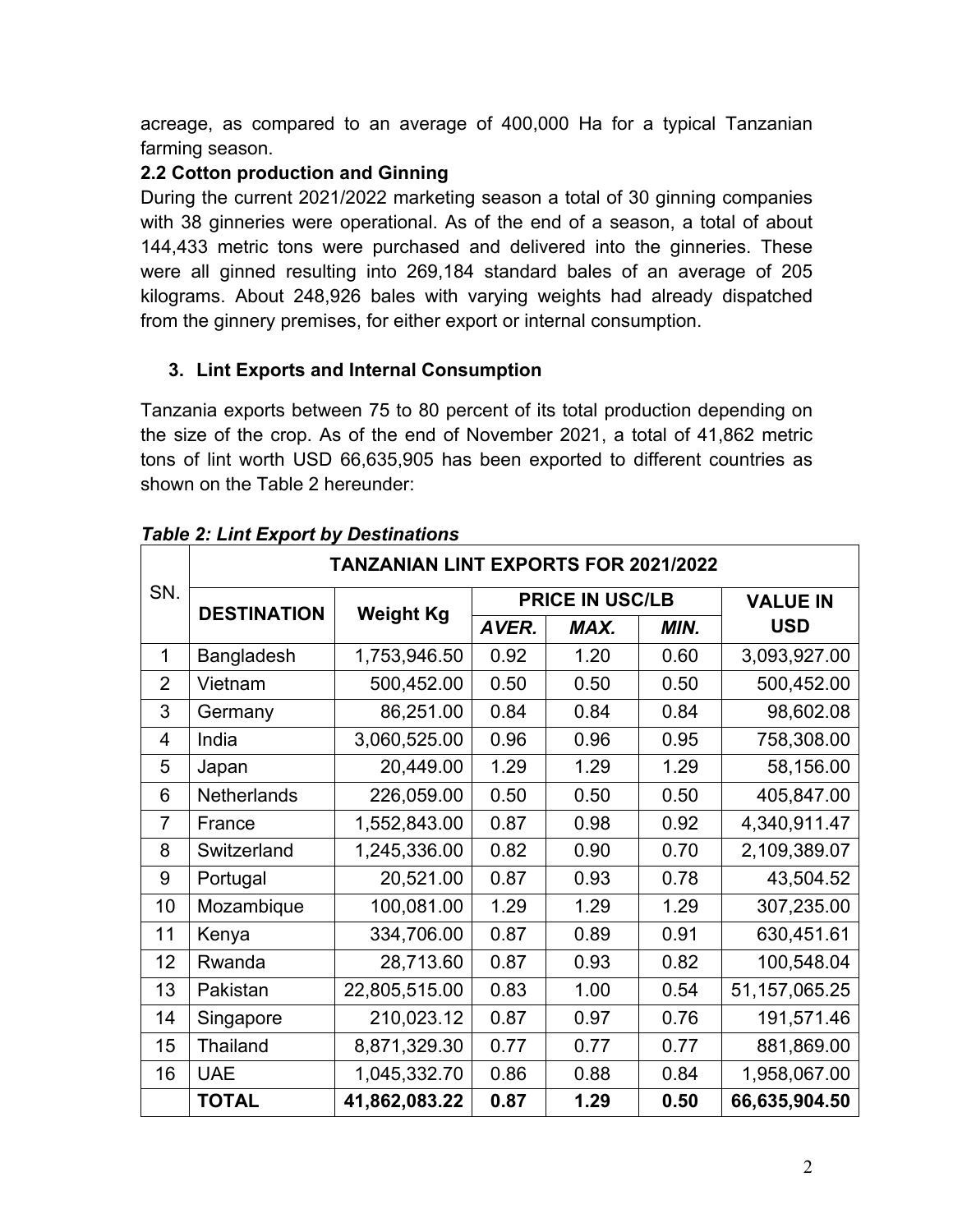#### *Note: 1. The marketing season is on progress 2. An average bale weight is 205 kilograms*

## **4. Measures Being Undertaken to Raise Productivity and Production**

In its pursuit of the goal to achieve 1.5 million bales by 2025 by tripling average yields and area expansion, the Cotton Industry and the Tanzanian Government, the following measures are under implementation:

- $(i)$  Introduction of new spacing from 55,555 to 111,110 plants per hectare. Keeping other factors constant, this change will raise yields;
- (ii) Improvement in extension service delivery by providing transport facilities to Extension Officers including re-training. Deployment of Lead Farmers to link farmers with Extension Officers will record increase in outreach and raise adoption of introduced technologies thus impacting productivity;
- (iii) Supply of ox-drawn weeders to smallholder farmers to lessen the time taken to weed a given area. This will allow farmers to increase the acreage;
- (iv) Application of systemic insecticide seed dressing to protect emerging plant against jassids and other sucking pests in early weeks before first spray;
- (v) Employing a systematic approach on cotton quality management from the farm to the ginnery to minimize contamination at every stage of production;
- (vi) Enhancing regulation of organic cotton production to ensure compliance;
- (vii) Employing breeding to address the challenge of jassids and cotton diseases. Germplasm exchange between countries is a priority for Tanzania;
- (viii) Digital registration of farmers to enhance regulation, delivery of extension service and access to credit; and
- (ix) Strengthening of the Cotton Development Trust Fund to enhance its capacity to timely provide farmers with improved seeds, insecticides, fertilizers and sprayers.

#### **5. 2022/2023 Forecast**